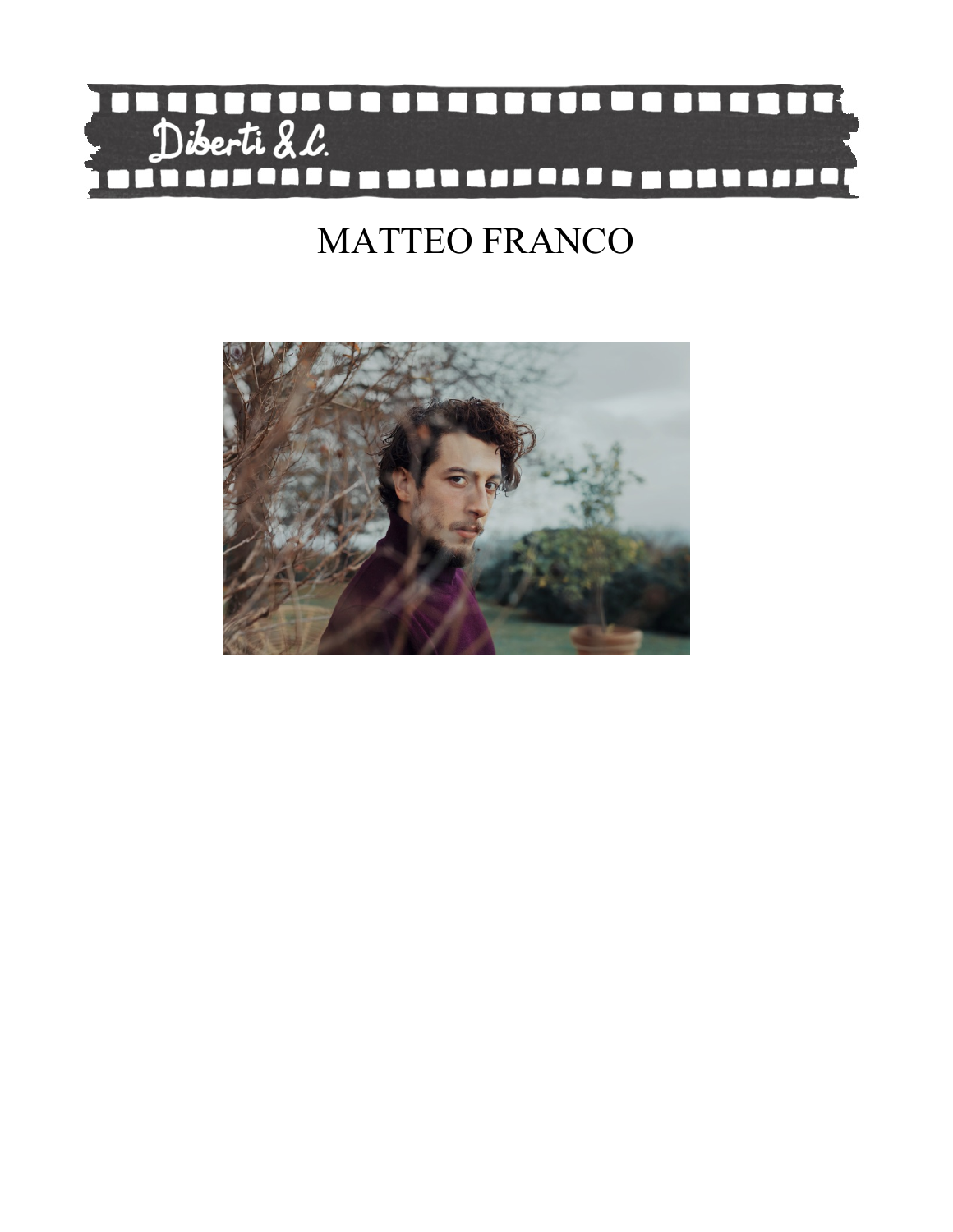### **Formazione**

**2016-2017 Arts Educational Schools, MA Acting - London 2015-2016 Royal Academy of Dramatic Arts (RADA), Acting - London**

# **Lingue**

**Italiano (madrelingua), Inglese (madrelingua), Francese, Spagnolo, Latino, Greco antico**

# **Dialetti**

**American (General, Italian, East Coast) English-Standard, RP (Received Pronunciation)**

### **Teatro**

 **"Alpha Who?" - Regia di Gail Sixsmith, (role: He), The Cockpit - London "Alpha Who?" - Regia di Gail Sixsmith, (role: He), Tatwerk - Berlin TRAILER "Becoming Berenice" – Regia di David Furlong (role: Antiochus), Applecart Arts - London "Alpha Who?" – Regia di Gail Sixsmith (role: He), ArtsEd - London "Becoming Berenice" – Regia di Rosie Hilal (role: Titus), RADA - London "Like I care" - Regia di Richard L. Vincent (role: Dan/Coral/Margaret), ArtsEd - London** 2017 "Amadeus" - Regia di Deirdre McLaughlin & Merryn Owen (role: Wolfgang Mozart), ArtsEd - London  **"Romeo & Juliet" – Regia di Barry Fitzgerald (role: Mercutio), ArtsEd - London "The 'Neath" – Regia di Deirdre McLaughlin (role: Ensemble), Vault Festival - London "Low pay? Don't pay!" – Regia di Russell Bolam (role: Luigi), ArtsEd - London "Bull" – Regia di Merryn Owen (role: Tony), ArtsEd - London "The Cherry Orchard" – Regia di Heather Hartnett (role: Trofimov), ArtsEd - London "Shakespeare Masterclass" – Regia di Michelle Terry (role: Mark Anthony), RADA - London "Julius Caesar" - Regia di Tamsin Collison (role: Casca/Mark Anthony), RADA - London**

# **Cortometraggi**

**2020 "Commotion" - Regia di Noa Kosanovic 2019 "Dèlire ou dèsire" - Matt Franco Collective - Matt Franco 2017 "Spotlight" - Regia di Mark Street (ruolo: Mike Rezendes), ArtsEd - London**

# **Videoclip**

**2022: "Blinded by a Runaway" - Regia di Joey De Leeuw (role: Johnny), Bonna Nikki link**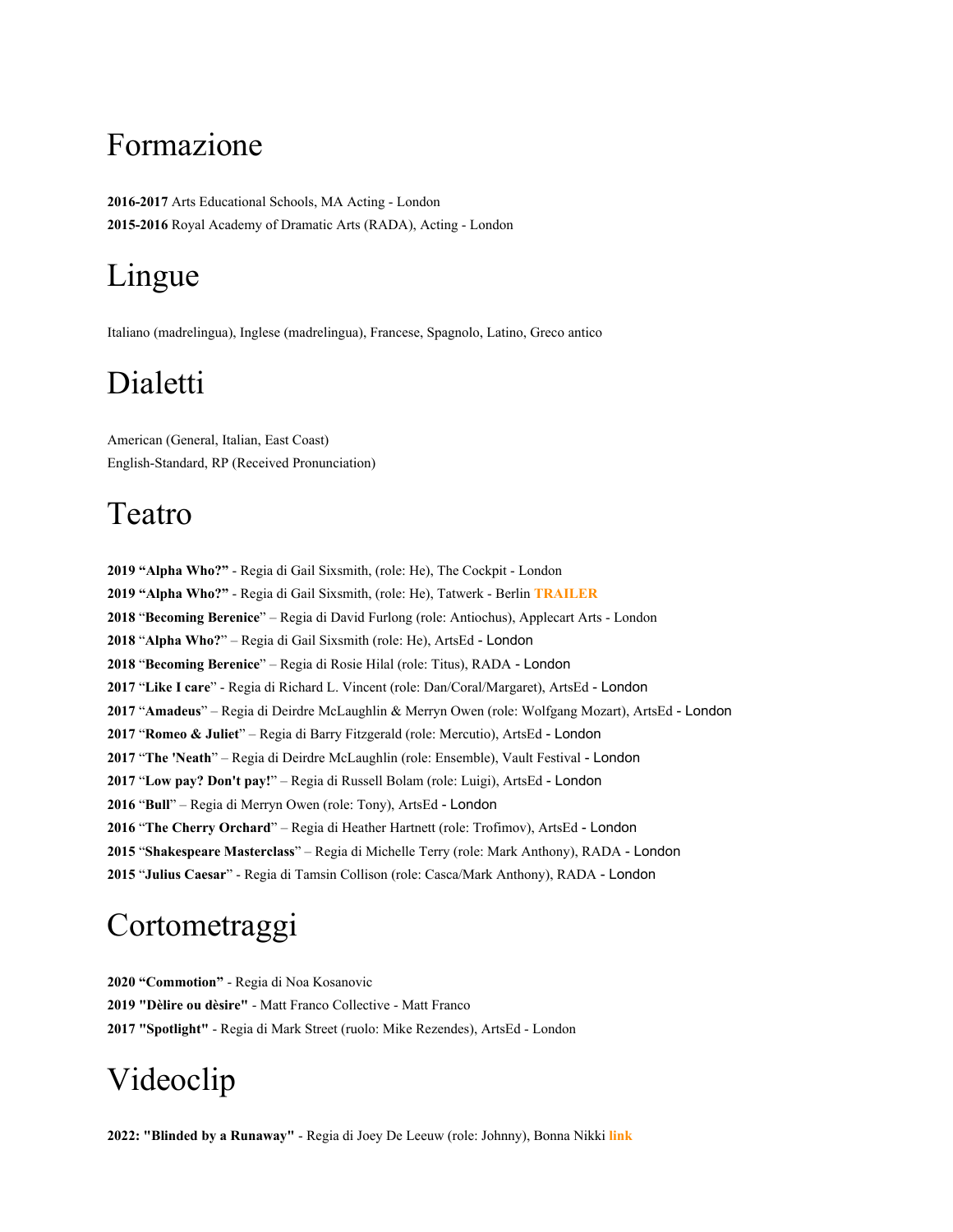## **Doppiaggio**

**2020 "Mother" - Yanez Films - Regia di Antonio Costa**

2017 "The Vikings" - Regia di Johan Renck, Ciarán Donnelly and Ken Girotti - Octagon Films/Take 5 Prod - London

# **Corsi**

**Hofesh Shechter Company Spring Professional Intensive with Bruno Guillore, Yegi Kim & Frédéric Despierre Intensif de danse contemporain with Soussou Nikita, Adrien Ouaki, Brissy Akézizi & James Carles, Centre Choréographique James Carles, Toulouse, FR** 2018 Dance Days Chania with Sumako Koseki, Olia Torniaritou, Marco Di Nardo & Diego de la Rosa, Crete, GR  **Bodyweather, residency with Frank Van De Ven, London, UK Contemporary dance with Laura Glaser, Siobhan Davies Studios, London, UK Butoh Dance, residency with Florencia Guerberof, London, UK** 2018 Jan Fabre Teaching Group, residency with Jan Fabre, Ivana Jozic, Kasper Vandenberghe & Gustav Koenigs, Antwerp, **Belgium Jan Fabre Teaching Group, residency with Cédric Charron & Annabelle Chambon, Lyon, France Punchdrunk, residency with Maxine Doyle & Fernanda Prata, London, UK Gecko, residency with Katie Lusby & Ryen Perkins-Gangnes, Ipswich, UK Bodyweather, residency with Oguri, London, UK RADA, Clown (Acting) - London**

### **Attività e Sport**

**Music & Dance (\*= highly skilled) 5Rhythms\*, Ballet, Baritone-High, Capoeira, Choral Singing, Choreography, Commercial Dance, Dance (general), Disco Dancing, Falsetto, L Kick (Capoeira move), Laban, Tap, Zumba Performance: Actor-Singer, Comedy, Comedy Improv, Corporate Roleplay, Immersive Performance, Laban Training, Mask, Meisner Technique, Physical Theatre, Sight-Reading (non-musical), Spoken Word, Voice Acting, Voice Over** Sports: (\* = highly skilled) Football\*, Futsal\*, Sailing\*, Scuba Diving, Shooting, Skiing\*, Swimming\*, Sword Fighting, **Table Tennis, Yoga**

**Vehicle Licences: Car Driving Licence, Motorcycle Licence**

**Other Skills: Photography, Advertising (degree), Alexander Technique, Fine Art (Oils/Oil Pastels), Business Management (BSc hons), Cooking, Interpreter, Translator**

### **Varie**

**2019: Reading Voice su Vasco Rossi - Teatro Dal Verme, Milan**

### **Recensioni**

**Critici su Alpha Who? di Matt Franco, al The Cockpit, London, 7-9 agosto 2019**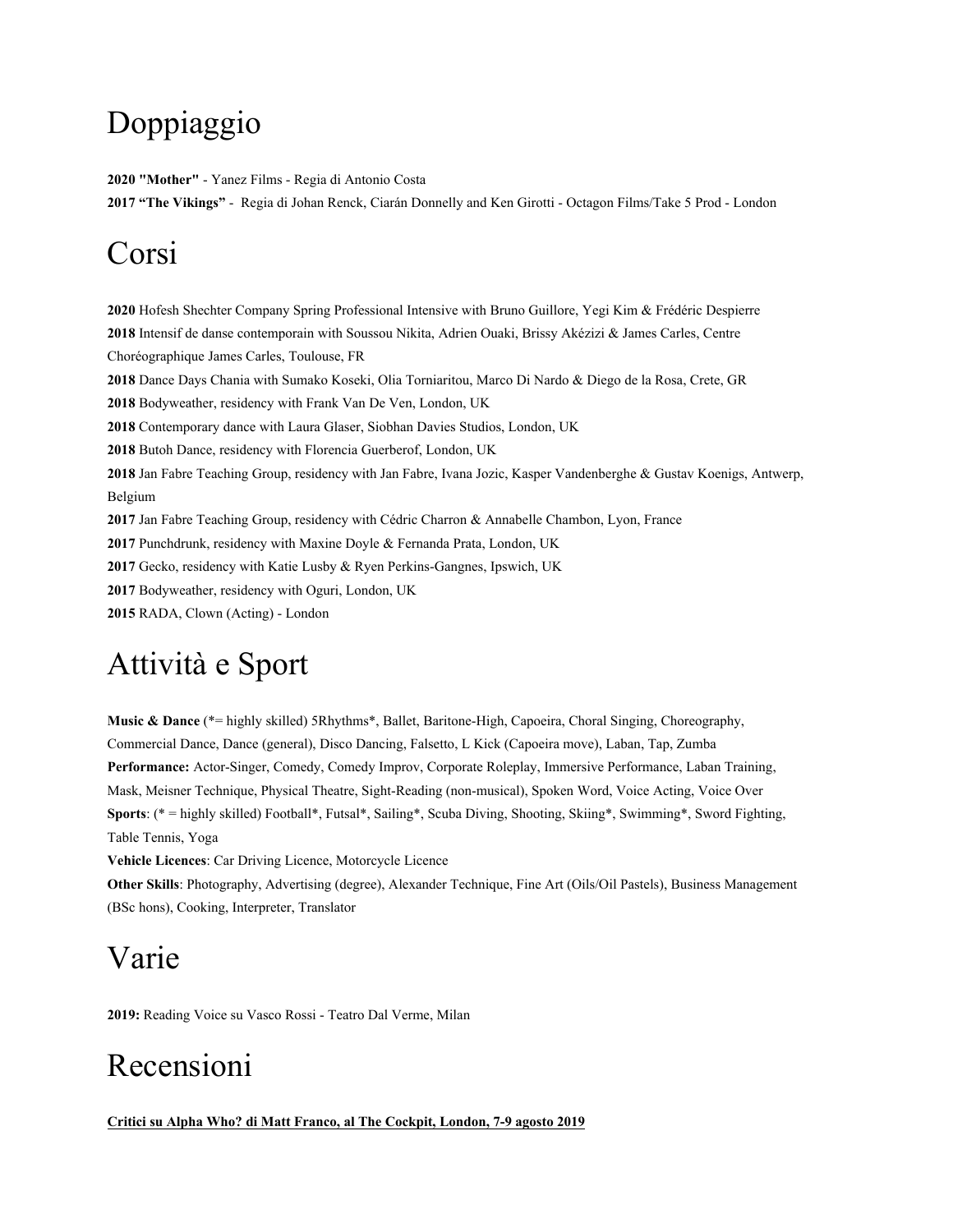"A courageous and inventive take on the issue of male identity, told with great physical flair." – Ken Rea, acting coach  $\&$ *theatre critic for The Guardian and The Times*

*"Una presa di posizione coraggiosa ed originale sulla questione dell'identità maschile, raccontata con grande eleganza fisica"*

**Ken Rea, acting coach e critico teatrale per il Guardian ed il Times**

#### **The Spy in The Stalls – by Abi Davies**

"In Franco there's definitely a sense that the audience are seeing something special. The physicality of this hour-long, one-man theatre and dance piece isastonishing. [...] Franco contorts and hurls his frame around in display of the tensions *between emotional expression and traditional interpretations of masculinity."*

"Nella performance di Franco vi è senza dubbio la sensazione che il pubblico stia assistendo a qualcosa di speciale. Gli elementi di movimento e corporalità sono sbalorditivi in questa one-man show pièce, misto teatro e danza. [...] Franco si contorce e scaglia se stesso attraverso le tensioni tra l'espressione emotiva e le interpretazioni tradizionali di mascolinità."

#### **Queer Guru – by Jonny Ward**

"With his soft Italian accent washing over us, as he asks a series of rhetorical questions such as "how much feminine is allowed within the masculine?" I doubt Franco has the answers but this was an heart felt, mercifully brief, hour of theatre *by a proto performer to watch out for."*

"Con il suo soffice accento italiano che ti sfiora, Franco pone una serie di domande retoriche come "quanto di femminile è permesso all'interno del maschile?". Dubito Franco abbia le risposte, ma questa è stata un'ora di teatro partorita dal *cuore, splendidamente breve, offerta da un proto performer da seguire attentamente."*

#### **London Theatre 1 - by Terry Eastham**

"Matt [...] is a very talented performer with an almost mesmerising stage presence that holds your attention as he moves *around the stage, or breaks the fourth wall and engages directly with the audience."*

"Matt è un performer molto talentuoso, con una presenza sul palco quasi ipnotica che magnetizza la tua attenzione mentre si muove in giro per il palco, o mentre rompe la quarta parete e si relaziona direttamente con il pubblico."

#### **A Younger Theatre - by Jamie Kutner**

"Franco deserves praise. There's no doubt he's a fine poet and writer as well as an impressive performer  $[...]$ . "Franco merita elogi. Non c'è dubbio che sia un poeta e scrittore raffinato, oltre che un performer impressionante [...]".

#### **Everything Theatre – by Nathan Blue**

"Franco has bags of charm, but also projects something wild and dangerous when he appears to be possessed by violent notions. [...] I admired the boldness and finesse of Franco's performance very much. [...] As Alpha Who? concluded with Franco once more in silhouette reaching up as if to pluck an apple from a tree, I felt as if I had spent an hour in the *presence of a masterful creation, even if I couldn't pin a meaning to it."*

"Franco ha charm da vendere, ma proietta anche qualcosa di selvaggio e pericoloso quando sembra posseduto da violenti nozioni. [...] Ho ammirato molto l'audacia e l'eleganza della performance di Franco. [...] Mentre Alpha Who? si concludeva con una nuova silhouette di Franco che sembrava raggiungere qualcosa simile ad una mela appesa ad un albero, mi sono sentito come se avessi speso l'ultima ora al cospetto di una creazione magistrale, anche se non ero capace *di assegnarle un messaggio chiaro."*

#### **The 730 Review – 3 stars by Lauren Hurrell**

*"His performance is visceral. […] Franco is clearly a talented performer."*